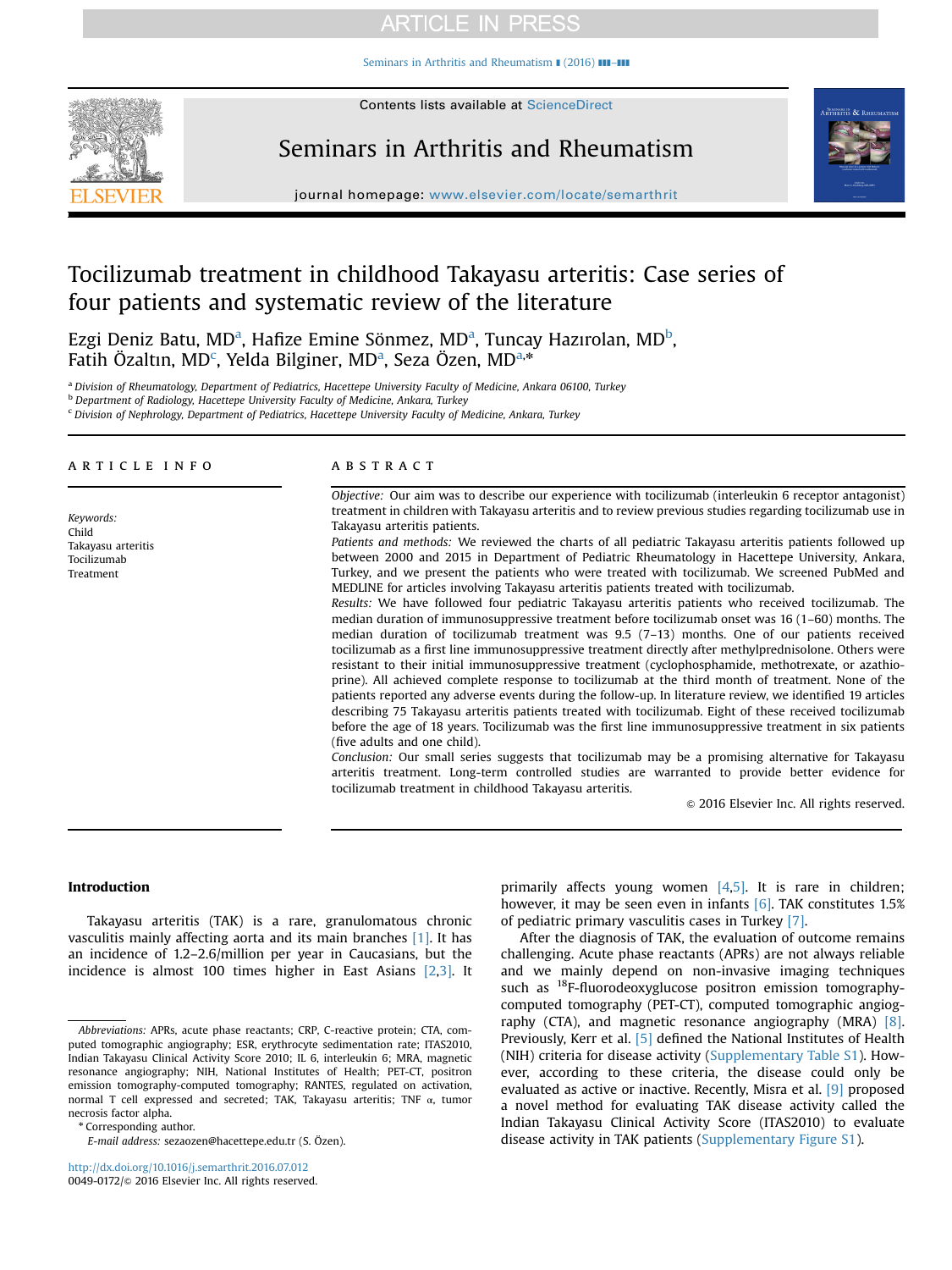<span id="page-1-0"></span>

| Pt Previous Age at Time from dx to Duration of ESR (mm/h)/CRP<br>onset of TOC | TOC $tx \text{(mo)} \text{(mg/dL)}$ |                         |                             |                                      | <b>ITAS2010-A</b>       |                                  |                    | (mg/kg)              | Prednisone dose                                                                                                                                                                                                                                       | Imaging                                                                                                                                         |                                                                                      |
|-------------------------------------------------------------------------------|-------------------------------------|-------------------------|-----------------------------|--------------------------------------|-------------------------|----------------------------------|--------------------|----------------------|-------------------------------------------------------------------------------------------------------------------------------------------------------------------------------------------------------------------------------------------------------|-------------------------------------------------------------------------------------------------------------------------------------------------|--------------------------------------------------------------------------------------|
| (mo)                                                                          |                                     |                         | Before During TOC<br>later) | ä                                    | <b>Before</b>           |                                  | 3rd mo 6th mo 12th | <b>Before</b><br>TOC | During TOC<br>$(3 \text{ m} \text{os})$<br>later)                                                                                                                                                                                                     | Before TOC                                                                                                                                      | TOC <sub>(3 mos</sub><br>During<br>later)                                            |
|                                                                               |                                     | 2.14<br>$\overline{40}$ | 11/0.09                     | $\overline{2}$                       | $\overline{\mathbf{C}}$ |                                  |                    | ≘                    | 5                                                                                                                                                                                                                                                     | Thickening of the vessel wall of the arcus aorta, at the<br>origin of LSCA, and abdominal aorta                                                 | findings<br>Stable                                                                   |
|                                                                               |                                     | 35/1.5                  | 8/0.3                       | $\overline{10}$                      |                         |                                  |                    | $\overline{a}$       | 5                                                                                                                                                                                                                                                     | aorta (suprarenal segment), BCA, bilateral SCAs, bilateral<br>Aneurysms in arcus aorta, descending aorta, abdominal<br>Graft in ascending aorta | findings<br>Stable                                                                   |
|                                                                               | 13                                  | 39/1.9                  |                             |                                      |                         |                                  | $\Box$             | $\overline{10}$      | 5                                                                                                                                                                                                                                                     | Stenoses in distal part of the LCA and at the origin<br>Aneurysms in ascending aorta, arcus aorta,<br>of celiac trunk                           | findings<br>Stable                                                                   |
|                                                                               | $\infty$                            |                         |                             |                                      | 15                      |                                  | $\mathbf{I}$       | $\overline{a}$       | 5                                                                                                                                                                                                                                                     | Stenoses in ascending, arcus, descending aorta, distal<br>parts of aorta, BCA, bilateral main CAs                                               | findings<br>Stable                                                                   |
|                                                                               | 60<br>23<br>9                       |                         |                             | TOC (3 mos<br>42/2.5 14/0.5<br>2/0.3 |                         | diagnosis TOC<br>$\overline{14}$ |                    | <b>DC</b><br>$\circ$ | BCA, brachiocephalic artery; CA, carotid artery; CRP, C-reactive protein; CYC, cyclophosphamide; dx, diagnosis; ESR, erythrocyte sedimentation rate; ITAS2010-A, Indian Takayasus arteritis activity score with acute phase re<br>of TOC of TOC mo of |                                                                                                                                                 | (suprarenal segment). Irregularities, ectasia in aorta<br>BCA, LCA, LSCA<br>main CAs |

The pathogenesis of TAK is still poorly known but several cytokines such as tumor necrosis factor alpha (TNF  $\alpha$ ) and interleukin 6 (IL-6) have been demonstrated to be effective in the disease pathogenesis [\[10,11\]](#page-5-0). IL-6 is a pleiotropic cytokine influencing the function of different cell types which present in TAK arterial lesions [\[12,13\].](#page-5-0) It plays a role in T- and B-cell differentiation, T-helper 17 generation, fibroblast proliferation, and hepatic production of APRs such as C reactive protein (CRP) [\[10,11\].](#page-5-0) High expression of IL-6 was demonstrated in the vascular lesions of TAK [\[10\].](#page-5-0) Furthermore, serum IL-6 level was shown to correlate well with disease activity in TAK [\[11\].](#page-5-0)

The mainstay of treatment for early, active TAK is high-dose corticosteroids [\[14,15\].](#page-5-0) However, the addition of immunosuppressive agents such as methotrexate and cyclophosphamide is usually needed [\[13\]](#page-5-0). Our group has reported effective and safe treatment with corticosteroid and cyclophosphamide induction followed by methotrexate in children with TAK [\[16\].](#page-5-0) However, gonadal toxicity remains an important concern with cyclophosphamide. Furthermore, the relapses are frequent in TAK even with these treatments. Promising results have been reported with anti-cytokine drugs [\[13\]](#page-5-0). Several studies have shown favorable effect and good tolerance of tocilizumab (IL-6 receptor antagonist) treatment in TAK patients [\[17](#page-5-0)–[19\]](#page-5-0).

In this study, we have described our experience with tocilizumab treatment in four children with TAK. We have also reviewed previous studies regarding tocilizumab use in pediatric TAK patients.

### Patient and methods

#### Patient selection and characteristics

We reviewed the charts of all pediatric TAK patients followed up between 2000 and 2015 in Department of Pediatric Rheumatology in Hacettepe University, Ankara, Turkey, and we present the patients who were treated with tocilizumab. All patients fulfilled the Ankara 2008 criteria for TAK [\[20\].](#page-5-0) Tocilizumab was administered intravenously at a dosage of 8 mg/kg every 4 weeks.

We defined complete response as improvement/resolution of symptoms, absence of new arterial lesions/symptoms, normalization of APRs, absence of radiographic activity (no new lesions on angiography and/or no vasculitis activity on PET), and the use of  $\leq$  7.5 mg or  $\leq$  0.2 mg/kg (whichever was lower) daily prednisolone.

The disease state was evaluated as active or inactive according to the National Institutes of Health (NIH) criteria ([Supplementary](#page-5-0) [Table S1](#page-5-0)) [\[5\]](#page-5-0) and for the disease activity score we have calculated ITAS2010-A [\(Supplementary Figure S1](#page-5-0)) [\[9\].](#page-5-0)

#### Systematic review of the literature

We screened PubMed and MEDLINE by entering these keywords; "Takayasu," "Takayasu arteritis," "anti-IL 6," "tocilizumab," "actemra," "child." We searched the English literature from inception to January 2016. We included randomized and nonrandomized controlled trials, observational studies (case–control, cohort studies, and case series) and single case reports involving TAK patients treated with tocilizumab. Two reviewers (E.D.B. and H.E. S.) independently screened titles, abstracts, and full texts of all relevant articles.

We analyzed the following parameters from these studies: gender, age at diagnosis, age at tocilizumab initiation, disease duration before tocilizumab, previous immunosuppressive agents, prednisolone dose before and after tocilizumab, co-treatments, ITAS2010-A before and after tocilizumab, duration of tocilizumab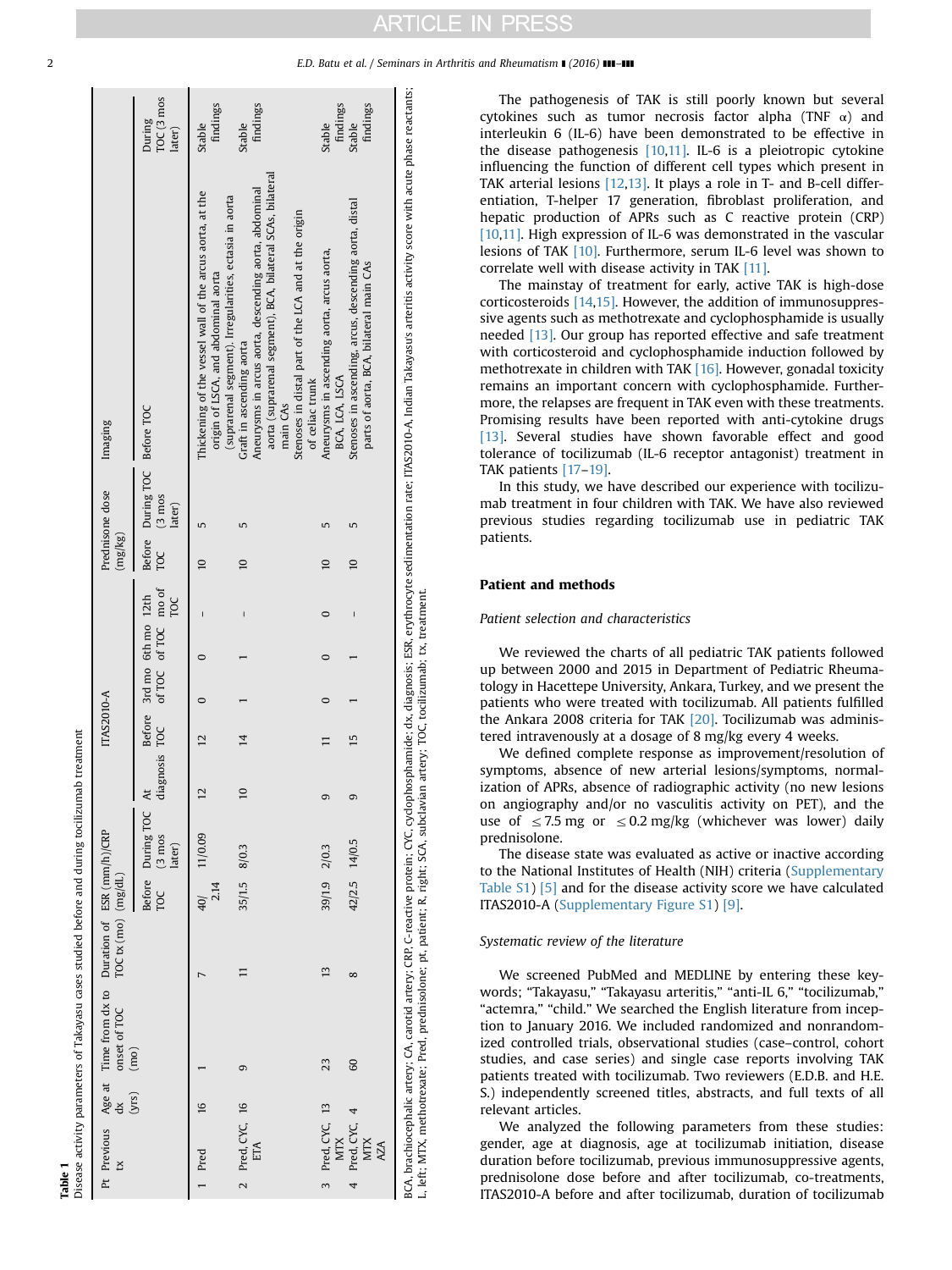treatment, response to tocilizumab treatment, vascular improvement on imaging, relapses, duration of follow-up, and adverse events.

#### 41 articles as a result of Pubmed and Medline literature research



## Patient characteristics

Results

We have followed up 11 pediatric TAK patients between 2000 and 2015. Four (36.3%) of them received tocilizumab. All four patients were female. The characteristics of these patients were summarized in [Table 1.](#page-1-0) The median (minimum–maximum) age at diagnosis was 14.5 (4–16) years and the median duration of disease was 30 (7–68) months. The median duration of immunosuppressive treatment before tocilizumab onset was 16 (1–60) months. The median duration of tocilizumab treatment and the median duration of follow-up after the first dose of tocilizumab both were 9.5 (7–13) months since all four patients continue to receive tocilizumab.

One of our patients received tocilizumab as a first line immunosuppressive treatment directly after one dose of pulse methylprednisolone because the family refused cyclophosphamide. Others were resistant to their initial immunosuppressive treatment. Prior to tocilizumab administration, three patients received IV cyclophosphamide, two received methotrexate, and one azathioprine. Patient 2 received monthly doses of cyclophosphamide and pulse methylprednisolone for 6 months. APRs were high and the lesions progressed under this treatment. Thus, etanercept was initiated. APRs remained high with etanercept, as well and her ITAS2010-A was 14. At the third month of etanercept treatment, tocilizumab was initiated and etanercept was discontinued. Patient 3 also received monthly doses of cyclophosphamide and pulse methylprednisolone for 6 months, after the diagnosis. After this treatment, APRs were still slightly elevated and the lesions remained active on PET. Methotrexate was initiated; however, the lesions progressed further under this treatment and her ITAS2010-A was 11. Thus, tocilizumab was commenced and methotrexate was discontinued. Patient 4 received methotrexate and oral corticosteroid treatment for 1 year after the diagnosis. Since MRA revealed disease progression and the APRs were high, monthly doses of cyclophosphamide and pulse methylprednisolone was given for 3 months. Then azathioprine was given for maintenance. However, at the sixth month of treatment with azathioprine, MRA revealed progression in the lesions of aorta. Thus, tocilizumab was initiated and azathioprine was discontinued.

#### Clinical effectiveness

All four of our patients achieved complete response to tocilizumab after 3 months of treatment. Repeated MRAs showed no new vascular lesions in our patients. ITAS2010-A values were decreased from a median of 11.5  $(1-15)$  to 0.5  $(0-1)$  after 3 months of treatment with tocilizumab. According to the NIH criteria, all patients had active disease at the initiation of tocilizumab treatment and after 3 months of treatment with tocilizumab, the disease state was inactive.

### Safety

Tocilizumab treatment was well tolerated in our patients and none of the patients reported any adverse events during follow-up.



#### TAK patients treated with tocilizumab in the literature

The schematic overview of the studies included in this review was shown in the Figure. We identified 19 articles describing 75 TAK patients treated with tocilizumab during our literature search [\[15,17](#page-5-0)–[19,21](#page-5-0)–[35\]](#page-5-0). The characteristics of these patients were summarized in [Table 2](#page-3-0). Of these patients, 11 experienced relapse during tocilizumab treatment [\[15,17,22,23](#page-5-0),[25,32,34\]](#page-5-0), while eight flared 2–14 months later than the withdrawal of tocilizumab [\[18,25\].](#page-5-0)

Overall, 12 patients received tocilizumab before age of 18 years including ours [\[21,25](#page-5-0)–[27\]](#page-5-0). The characteristics of pediatric patients were summarized in [Table 3.](#page-4-0) Tocilizumab was given as the first line immunosuppressive treatment in seven patients [\[23,27,29,33\]](#page-5-0) including two children; one patient (Patient 1) from our series and another one reported by Canas et al. [\[23\].](#page-5-0)

#### Discussion

In this study, we have described four pediatric TAK cases with good clinical and laboratory responses to tocilizumab treatment. Our literature search revealed eight more pediatric TAK patients treated with tocilizumab before the age of 18 years [\[21,25](#page-5-0)–[27\].](#page-5-0) One of our patients (Patient 1) was the second pediatric patient receiving tocilizumab as a first line immunosuppressive agent in the literature.

Corticosteroids are the mainstay of TAK treatment [\[15\]](#page-5-0); however, the addition of immunosuppressive agents such as methotrexate, azathioprine, or mycophenolate mofetil allows better disease control and corticosteroid dose reduction [\[13\]](#page-5-0). In our previous study, we had suggested that cyclophosphamide induction and corticosteroids followed by methotrexate was an effective and safe treatment for childhood TAK if the disease involved aorta on both sides of the diaphragm [\[16\]](#page-5-0).

Refractory patients may benefit from biologic drugs. The most widely used biologics are TNF inhibitors in TAK. In a literature review by Cliffold and Hoffman  $[36]$  they found that 90% of the patients responded to anti-TNF agents while 40% of these relapsed. In 2014, Osman et al. [\[37\]](#page-5-0) performed a systematic review and meta-analysis about the role of biologic agents in the management of large vessel vasculitis and they demonstrated weak evidence to assess the effectiveness of biologic treatment in large vessel vasculitis. They included three randomized controlled trials all of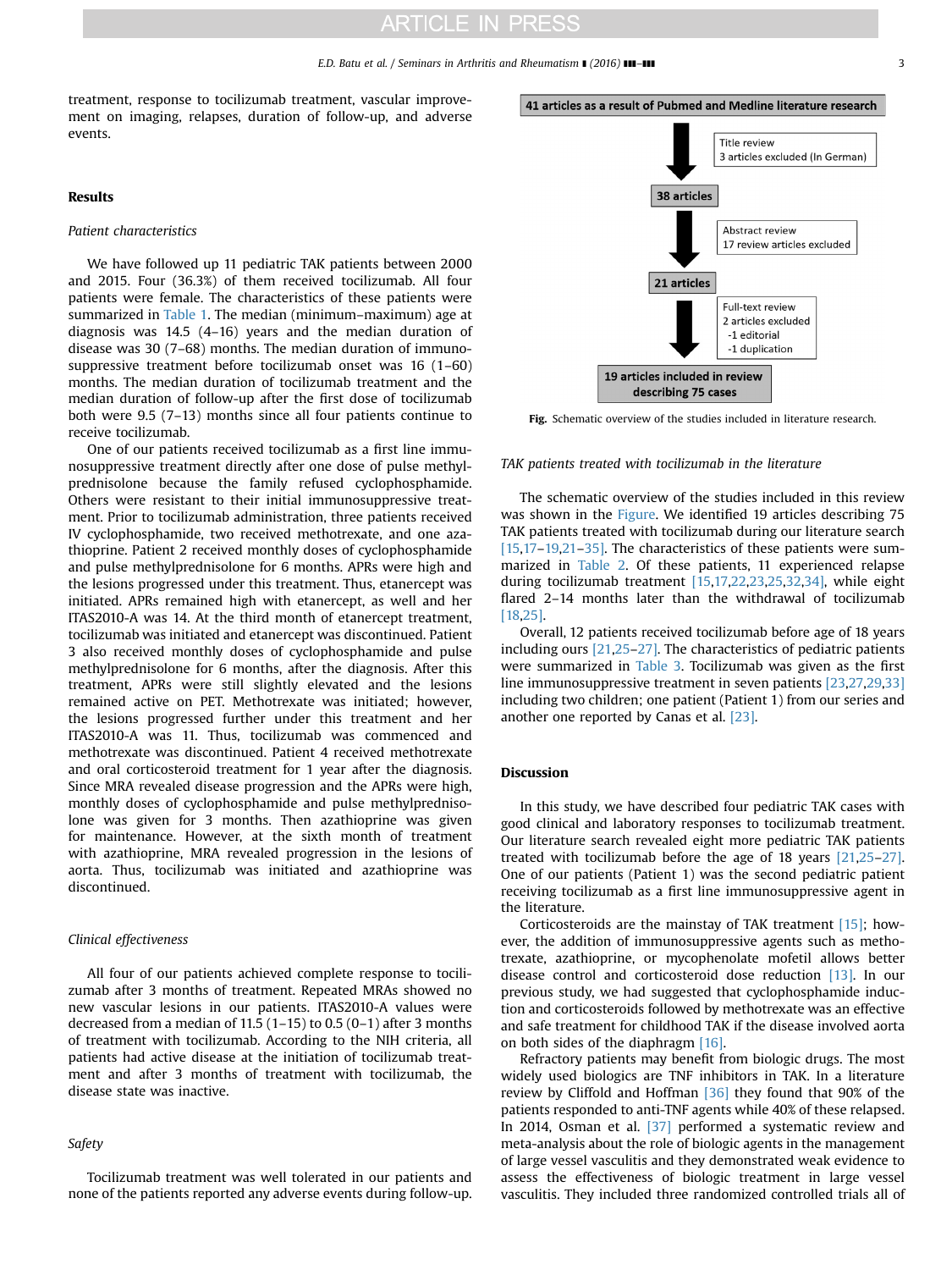<span id="page-3-0"></span>

| Table 2                                                                                  |  |
|------------------------------------------------------------------------------------------|--|
| Reported series and case reports of Takayasu arteritis patients who received tocilizumab |  |

| Study                                   | TA pts who (yrs)<br>received<br><b>TOC</b> | Number of Age at dx | Age at TOC Disease<br>initiation<br>(yrs) | duration before TOC<br>TOC initiation | IS agents prior                                                 | Prednisone before Prednisone Co-tx<br>TOC (mg/day) | after TOC<br>(mg/day) |                                      | Remis-<br>sion/no<br>response | Rela-<br>pse   | Vascular<br>improvement on<br>imaging      | Follow-up            | ITAS before ITAS Side effects<br><b>TOC</b> | after<br><b>TOC</b> |                                                                                               |
|-----------------------------------------|--------------------------------------------|---------------------|-------------------------------------------|---------------------------------------|-----------------------------------------------------------------|----------------------------------------------------|-----------------------|--------------------------------------|-------------------------------|----------------|--------------------------------------------|----------------------|---------------------------------------------|---------------------|-----------------------------------------------------------------------------------------------|
| Nishimoto<br>et al. [28]                | $\mathbf{1}$                               | 15                  | 20                                        | 5 yrs                                 | CSA, CYC, AZA,<br>MMF, MTX                                      | 30                                                 | 7.5                   | No                                   | Yes                           | No             | Yes                                        | 180 wks              | <b>NA</b>                                   | NA                  | No                                                                                            |
| Seitz et al. [32] 2                     |                                            | $27 - 40$           | <b>NA</b>                                 | $3.5-6$ yrs                           | MTX, AZA, INF                                                   | $35 - 40$                                          | $2.5 - 10$            | No                                   | 2/0                           | 1 pt           | Yes                                        | $4-8$ mos            | <b>NA</b>                                   | <b>NA</b>           | No                                                                                            |
| <b>Bravo</b><br>Manchero<br>et al. [21] | $\mathbf{1}$                               | 3                   | 6                                         | 3 yrs                                 | MTX, ETA, INF,<br>CYC, MMF                                      | 30                                                 | $\mathbf{0}$          | <b>MMF</b><br>Antiplate-<br>let drug | Yes                           | N <sub>o</sub> | Yes                                        | 2 yrs                | <b>NA</b>                                   | <b>NA</b>           | <b>No</b>                                                                                     |
| Bredemeier<br>et al. [22]               | $\mathbf{1}$                               | 22                  | 28                                        | 6 yrs                                 | MTX, CYC, MMF, 30<br>AZA, INF, ADA                              |                                                    | 5                     | <b>MTX</b>                           | Yes                           | <b>Yes</b>     | No                                         | $1 \, yr$            | <b>NA</b>                                   | <b>NA</b>           | Elevated<br>transaminases                                                                     |
| de Kruif et al. 1<br>$[24]$             |                                            | 60                  | 63                                        | 3 yrs 5 mos                           | MTX, AZA, INF                                                   | 3.75                                               | 3.5                   | AZA                                  | NA                            | NA             | Yes                                        | 6 mos                | <b>NA</b>                                   | <b>NA</b>           | Streptococcal lung<br>abscesses                                                               |
| Salvarani et al. 1<br>$[30]$            |                                            | 25                  | 28                                        | 3 yrs                                 | MTX, INF, ADA,<br>MMF                                           | 10                                                 | 5                     | <b>MMF</b>                           | Yes                           | N <sub>o</sub> | Yes                                        | 6 mos                | $\overline{3}$                              | $\mathbf{0}$        | N <sub>o</sub>                                                                                |
| Salvarani et al. 2<br>[29]              |                                            | $21 - 40$           | $22 - 40$                                 | $3$ mos-1 yr                          | <b>MTX</b>                                                      | 12.5                                               | $\bf{0}$              | No                                   | 2/0                           | No             | Yes                                        | $7-10$ mos           | $4(n = 1), 3 \ 0$<br>$(n = 2)$              |                     | N <sub>o</sub>                                                                                |
| Unizony et al. 2<br>$[33]$              |                                            | 41                  | <b>NA</b>                                 | 20 mos                                | <b>IFN</b>                                                      | $0 - 5$                                            | $\mathbf{0}$          | No                                   | 2/0                           | No             | Yes in 1 pt                                | 9.5 mos              | <b>NA</b>                                   | <b>NA</b>           | No                                                                                            |
| Xenitidi et al. 2<br>$[34]$             |                                            | $21 - 45$           | 33                                        | $1.5 - 10$ yrs                        | MTX, AZA, CYC,<br>INF, ADA                                      | 10 in 1 pt; NA for 10 in 1 pt;<br>other            | NA for<br>other       | <b>NA</b>                            | No                            | NA             | No/MRI                                     | 8 mos                | NA                                          | NA                  | Severe RTI $(n = 1)$                                                                          |
| Abisror et al. 5<br>$[17]$              |                                            | $46 - 65$           | <b>NA</b>                                 | NA                                    | MTX, AZA, INF,<br><b>CYC</b>                                    | $0 - 75$                                           | $\mathbf{0}$          | MTX, AZA                             | 3/2                           |                | 2 pts Yes in 3 pts                         | $6-24$ mos           | <b>NA</b>                                   | <b>NA</b>           | Neutropenia ( $n = 1$ )                                                                       |
| Nakaoka et al. 4<br>$[18]$              |                                            | <b>NA</b>           | <b>NA</b>                                 | 3.8 years<br>$(1-10)$                 | CYC, CSA, MTX,<br>AZA, MMF                                      | $21.3(12.5-35)$                                    | $1.5(0-4)$            | <b>MTX</b>                           | 4/0                           |                | 1 pt Yes in 2 pts, stable NA<br>$in 2$ pts |                      | <b>NA</b>                                   | <b>NA</b>           | No                                                                                            |
| Tombetti et al. 7<br>$[15]$             |                                            | 24 (23-30) NA       |                                           | 66 mos<br>$(17-82)$                   | MTX, AZA, CSA,<br>CYC, MMF, ADA,<br>INF, RTX, ANA,<br>sirolimus | $10(7.5-15)$                                       | 6.2 $(3.7-10)$ IS tx  |                                      | 4/0                           | NA             | Yes or stable in<br>3 pts                  | 14 mos<br>$(10-33)$  | <b>NA</b>                                   | NA                  | Severe rash $(n = 1)$<br>increase in<br>transaminases<br>$(n = ?)$ recurrent RTI<br>$(n = 2)$ |
| Goel et al. [25] 10                     |                                            | 24.5 (13-53) NA     |                                           | 25.5 mos<br>$(1.5 - 60)$              | MMF, AZA                                                        | $24 \pm 15$                                        | 5.4 $\pm$ 4.9         | <b>NA</b>                            | 10/0                          |                | 3 pts Stable in 6 pts                      | <b>NA</b>            | 4.5<br>$(0-3)$                              | $\mathbf{0}$        | Rash $(n = 1)$<br>Transaminitis ( $n =$<br>1) Uncx inf $(n = 2)$                              |
| Canas et al.<br>$[23]$                  | 8                                          | <b>NA</b>           | <b>NA</b>                                 | $4.5$ yrs<br>$(1-31)$                 | MTX, CSA, AZA,<br>INF                                           | $50(30-60)$                                        | 6.25<br>$(2.5-10)$    | MTX, AZA                             | 8/0                           | 1 pt           | Yes in 4 pts                               | 18 mos<br>$(9 - 36)$ | NA                                          | <b>NA</b>           | <b>No</b>                                                                                     |
| Loricera et al. 7<br>$[26]$             |                                            | <b>NA</b>           | $7 - 57$                                  | $\equiv$                              | MTX, CYC, AZA,<br>MMF, CSA, anti-<br>TNF                        | $25 - 50$                                          | $0 - 10$              | <b>NA</b>                            | 7/0                           | <b>NA</b>      | Improvement in<br>6 pts                    | $3-24$ mos           | <b>NA</b>                                   | NA                  | Thrombocytopenia<br>$(n = 1)$                                                                 |
| Youngstein<br>et al. [35]               | $\overline{\mathbf{3}}$                    | $16 - 26$           | NA                                        | 5 yrs                                 | MTX, INF, ADA,<br>MMF, AZA                                      | $5 - 40$                                           | $0 - 5$               | <b>MTX</b>                           | 2/0                           | No             | Yes in 1 pt                                | 18.5 mos             | $5(n = 1), 20$<br>$(n = 2)$                 |                     | Pancreatitis $(n = 3)$                                                                        |
| Schiavon et al. 1<br>$[31]$             |                                            | 18                  | 20                                        | 2 yrs                                 | <b>MTX</b>                                                      | 25                                                 | 5                     | <b>MTX</b>                           | Yes                           | N <sub>o</sub> | Yes                                        | $21$ mos             | <b>NA</b>                                   | NA                  | No                                                                                            |
| Mekinian et al. 14<br>$[27]$            |                                            | <b>NA</b>           | NA                                        | NA                                    | <b>DMARD</b>                                                    | $12.5(4-75)$                                       | $4.5(1-14)$           | <b>DMARD</b>                         | 9/1                           | NA             | <b>NA</b>                                  | 24 mos<br>$(2 - 95)$ | NA                                          | <b>NA</b>           | Severe infection<br>$(n = 4)$ Breast<br>cancer $(n = 1)$                                      |
| Osman et al. 3<br>$[19]$                |                                            | $18 - 35$           | $\overline{\phantom{a}}$                  | $3-40$ mos                            | MTX, AZA, RTX                                                   | $20 - 80$                                          | $0 - 35$              | <b>AZA</b>                           | 3/0                           | N <sub>o</sub> | Yes in 3 pts                               | 6 mos<br>$(7-24)$    | NA                                          | NA.                 | Persistent neutropenia<br>$(n = 1)$ Increase in<br>liver enzymes<br>$(n = 2)$                 |

ADA, adalimumab; ANA, anakinra; AZA, azathioprine; CSA, cyclosporine, CYC, cyclophosphamide; DMARD, disease modifying antirheumatic drugs; dx, diagnosis; ETA, etanercept; INF, infliximab; IS, immunosuppressant agents; ITAS, Indian Takayasu activity score; MTX, methotrexate; MMF, mycophenolate mofetil; NA, not available; pts, patients; RTI, respiratory tract infection; RTX, rituximab; TA, Takayasu arteritis; TOC, tocilizumab; tx, treatme inf, uncomplicated infection.

n Tocilizumab was administered IV at 4 mg/kg/dose per week for 6 weeks; then 4 mg/kg/dose per 2 weeks for 40 weeks; then 8 mg/kg/dose per 3 weeks in the study by Nishimoto et al. The dose was 4–8 mg/kg per 4 weeks in the study by Bredemeier et al. In all other studies, tocilizumab was administered at <sup>a</sup> dose of 8 mg/kg per 4 weeks.

E.D. Batu et al. / Seminars in Arthritis and Rheumatism

] (2016)

]]] –]]]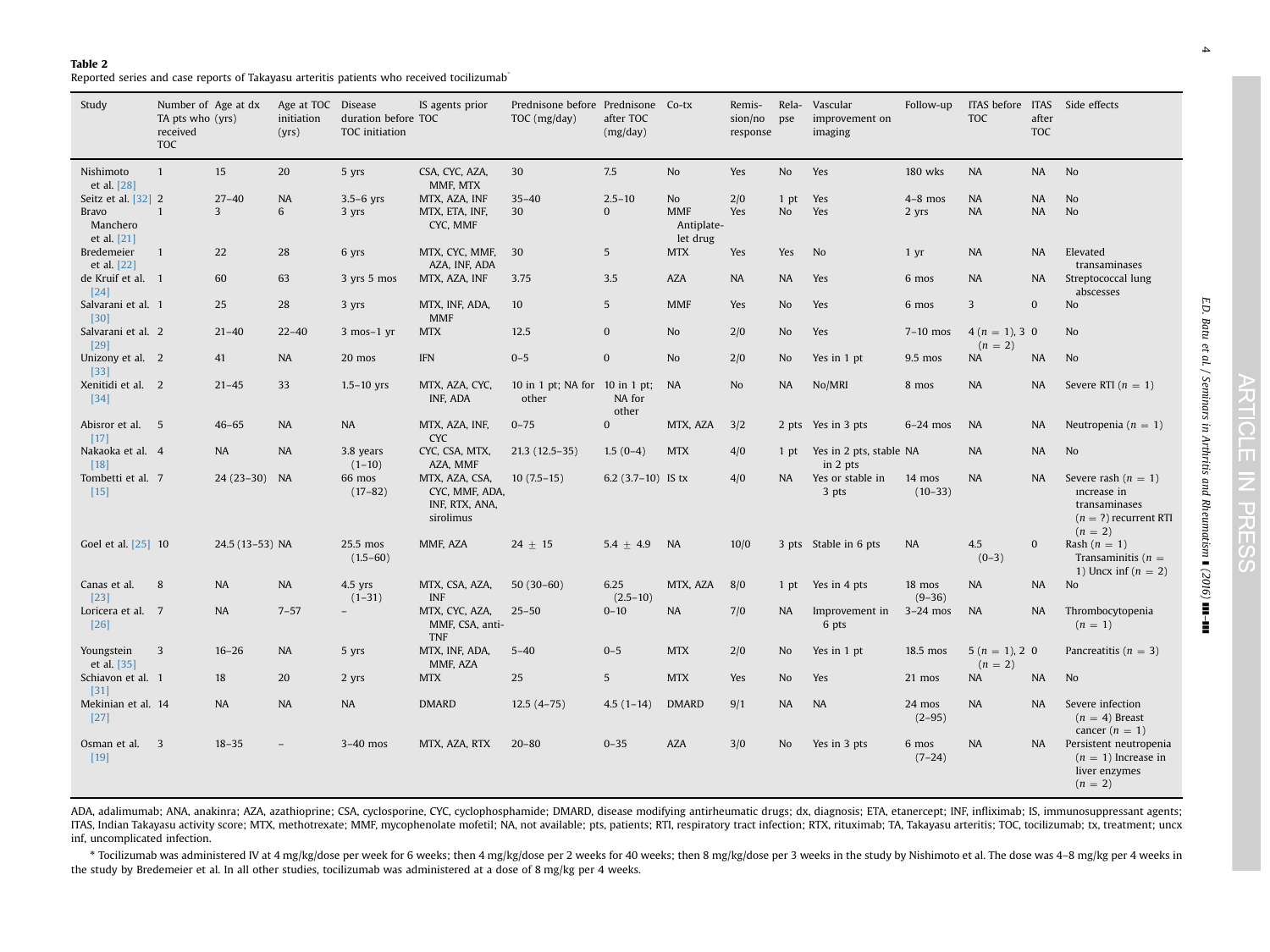**Table 3**<br>Reported pediatric Takayasu arteritis patients who received tocilizumab before 18 years of age

Table 3

\*

<span id="page-4-0"></span>

| Study                               | Number of TA Age at dx, Age at TOC Disease<br>pts who                                                                                                                                                                                                                                                                        | yrs                | initiation, | duration before TOC             | agents prior Prednisone<br>$\overline{S}$  | before TOC | while on TOC<br>Prednisone | $Co-tx$             | Remission/ Relapse<br>no |                                 | improvement<br>Vascular   |                          | Follow-up ITAS before ITAS<br><b>DC</b> | while         |
|-------------------------------------|------------------------------------------------------------------------------------------------------------------------------------------------------------------------------------------------------------------------------------------------------------------------------------------------------------------------------|--------------------|-------------|---------------------------------|--------------------------------------------|------------|----------------------------|---------------------|--------------------------|---------------------------------|---------------------------|--------------------------|-----------------------------------------|---------------|
|                                     | received TOC                                                                                                                                                                                                                                                                                                                 |                    | VIS         | <b>TOC</b> initiation           |                                            | (mg/day)   | (mg/day)                   |                     | response                 |                                 | on imaging                |                          |                                         | on TOC        |
| Our series                          |                                                                                                                                                                                                                                                                                                                              | $(4 - 16)$<br>14.5 |             |                                 | 15.5 (9-17) 16 (1-60) mos MTX, CYC, AZA 10 |            | m                          | None                |                          | $\frac{1}{2}$                   | No, stable                | $9.5 (7-13)$ 11.5<br>mos | $(1-15)$                                | $0.5(0-1)$    |
| Manchero<br>Bravo                   |                                                                                                                                                                                                                                                                                                                              |                    | 6           | 3 yrs                           | MTX, ETA, INF,<br>CYC, MIMF                | 30         |                            | Antiplatelet<br>MMF | Yes                      | $\frac{1}{2}$                   | Yes                       | 2 yrs                    | ≸                                       | $\frac{1}{2}$ |
| et al. $[21]$<br>Goel et al.        |                                                                                                                                                                                                                                                                                                                              | $\frac{1}{2}$      | $13 - 15$   | $5-10$ mos                      | <b>MMF</b>                                 | $25 - 50$  | $\frac{1}{2}$              | drug<br>≸           | 2/0                      | Z                               | ≸                         | ≸                        | 4                                       |               |
| Loricera et al. 2<br>[25]<br>$[26]$ |                                                                                                                                                                                                                                                                                                                              | $7 - 16$           | ≸           | $\frac{\mathbf{A}}{\mathbf{A}}$ | ADA, MTX, CYC, 30-50<br>MMF, ETA,          |            | $0 - 7.5$                  | Z                   | 2/0                      | $\frac{\mathbf{A}}{\mathbf{A}}$ | $\frac{1}{2}$             | $12-24$ mos NA           |                                         | Z             |
| Canas et al. 3<br>[23]              |                                                                                                                                                                                                                                                                                                                              | $12 - 17$          | ≸           | $1.5-3$ yrs                     | Ë<br><b>MTX</b>                            | $30 - 60$  | $5 - 10$                   | MTX, AZA            | 3/0                      | $\frac{1}{2}$                   | Yes in 2 pts 12-18 mos NA |                          |                                         | $\frac{1}{2}$ |
|                                     | ADA, adalimumab; AZA, azathioprine; CYC, cyclophosphamide; dx, diagnosis; ETA, etanercept; INF, infliximab; IS, immunosuppressant agents; ITAS, Indian Takayasu activity score; MTX, methotrexate; MMF, mycophenolate mofetil;<br>NA, not available; pts, patients; TA, Takayasu arteritis; TOC, tocilizumab; tx, treatment. |                    |             |                                 |                                            |            |                            |                     |                          |                                 |                           |                          |                                         |               |

uncomplicated urinary tract infection, and upper respiratory infection; however, it is not stated that which ones were pediatric patients).

tract infection, and

uncomplicated urinary

upper respiratory infection; however, it is not stated that which ones were pediatric patients).

\* All patients were female and all received tocilizumab at a dose of 8 mg/kg per 4 weeks. No side effects were reported except in the study by Goel et al. (one patient each had transient skin rash, transient transaminitis, All patients were female and all received tocilizumab at a dose of 8 mg/kg per 4 weeks. No side effects were reported except in the study by Goel et al. (one patient each had transient skin rash, transient transaminitis,

which were about the use of anti-TNF agents in giant cell arteritis and these studies did not suggest a benefit. There was no randomized controlled trial on tocilizumab use in large vessel vasculitis. Overall, the evidence from this analysis suggested that etanercept and adalimumab were not effective for remission or reduction of corticosteroid use while tocilizumab and infliximab may be effective in the management of large vessel vasculitis.

Up to date, 75 TAK patients were reported to be treated with tocilizumab in the literature [\(Table 2\)](#page-3-0). Most of them responded to the treatment; however, there could be publication bias since favorable results are more likely to be reported. With the addition of our four cases, tocilizumab was used in 12 pediatric TAK cases with favorable results [\[21,25](#page-5-0)–[27\]](#page-5-0). All pediatric patients were continuing on tocilizumab and the reported duration of tocilizumab treatment ranged between 6 and 24 months. None of these patients relapsed. However, there are no randomized controlled trials and no clear evidence in the literature for the optimum duration of tocilizumab treatment in TAK. For our patients, we have planned to continue tocilizumab treatment for at least 1 year after a stable imaging and clearance of clinical symptoms.

Seven patients received tocilizumab as the first line immunosuppressive treatment [\[23,27,29,33\],](#page-5-0) two of them were children (including one of our patients and one patient by Canas et al. [\[23\]\)](#page-5-0).

Flares are common after cessation of tocilizumab treatment in TAK. In the study by Goel et al. [\[25\],](#page-5-0) they followed up nine TAK patients for a median of 8 (3–14) months after cessation of tocilizumab and stable disease maintained in only two of them. They have concluded that the benefit of tocilizumab was not sustained after its withdrawal. However, the duration of tocilizumab treatment was short (6 months) in these patients. Arita et al. [\[38\]](#page-5-0) have shown that a flare-up with a cytokine storm could occur in the patients with TAK after acute cessation of tocilizumab even when the disease activity seemed to be under control according to the serum IL-6 levels. Thus, addition of drugs such as methotrexate might be useful during the cessation of anti-IL-6 treatment.

There are no accurate markers of disease activity in TAK. The activity definition is based on composite measures integrating clinical, laboratory, and radiological data [\[13\].](#page-5-0) Inflammationrelated markers such as erythrocyte sedimentation rate (ESR) and CRP are often used in daily practice; however, previous studies demonstrated progression in vascular lesions without elevation of APRs in TAK patients receiving tocilizumab treatment [\[15,22,33,34\].](#page-5-0) Especially in patients receiving tocilizumab treatment, CRP is no longer a biomarker reflecting disease activity in most cases. Silent progression in vascular lesions may depend on re-modelling and local vessel inflammation through locally produced inflammatory molecules such as pentraxin-3 independent of IL-6 [\[15](#page-5-0),[39\]](#page-5-0). Biomarkers other than ESR and CRP such as IL-6, matrix metalloproteinases, vascular cell adhesion molecules, RANTES (regulated on activation, normal T-cell expressed and secreted), and pentraxin-3 have been reported to be associated with TAK disease activity [\[39](#page-5-0)-[42\]](#page-5-0) but none of them is a validated outcome predictor in TAK.

ITAS2010 is a disease activity score mainly evaluating the clinical features of the vascular disease assessed by the physician [\[9\]](#page-5-0). APRs were also incorporated into the score (ITAS2010-A) to increase the extent of evaluation [\[9\].](#page-5-0) However, new vascular lesions in vascular imaging also reflect active disease and these might not cause increase in APRs and clinical findings. Imaging is also very important in diagnosis and evaluation of outcome in TAK. However, how to measure the degree of inflammation and disease activity by MRA or PET-CT remains controversial [\[43\]](#page-5-0). Recent outcome measures are not sufficiently validated in TAK; however, large-scale, longitudinal studies may help determining and validating better composite measures for follow-up of TAK patients.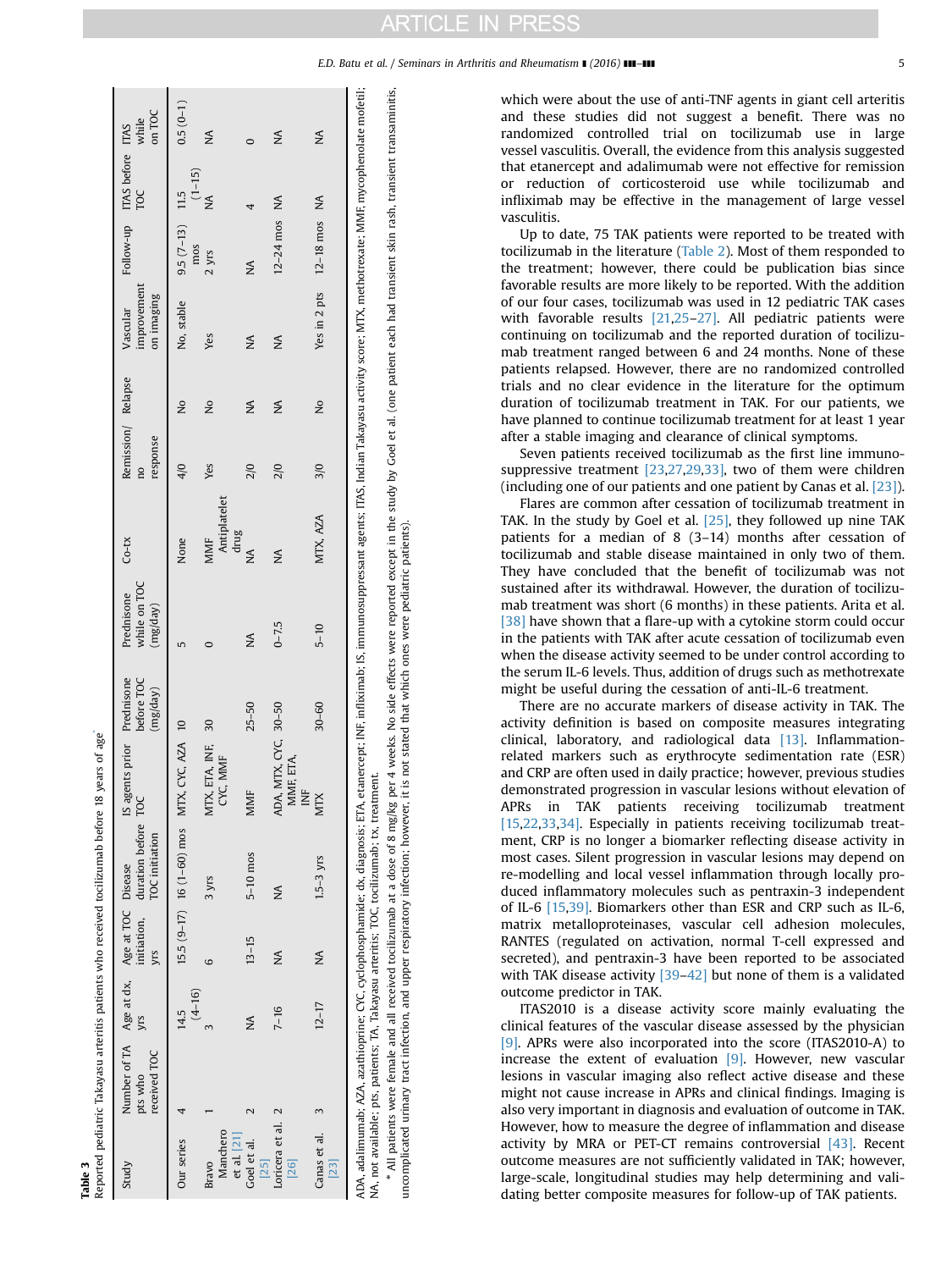<span id="page-5-0"></span>The limitations of our study are mainly its retrospective design and small number of patients. In addition, it is difficult to evaluate disease activity with APRs after tocilizumab treatment since CRP remains normal during this treatment.

#### Conclusion

The optimal management and treatment of TAK is still a challenge for the physician. This is probably due to the rarity of the disease, inadequate tools for assessing ongoing vessel inflammation, and the longer follow-up required because of the evolution of this peculiar vasculitis. The disease seems to have a more severe course in young children  $[44-48]$  $[44-48]$  $[44-48]$ . This had led us to use aggressive treatments such as cyclophosphamide to escape from severe damage for children who have a long life expectancy ahead of them. The presented small series and the literature review suggest that tocilizumab may be a well-tolerated promising alternative for this purpose. We hope that long-term controlled studies will offer us better evidence for the place of tocilizumab in childhood TAK.

#### Appendix A. Supplementary material

Supplementary data associated with this article can be found in the online version at [http://dx.doi.org/10.1016/j.semarthrit.2016.](http://dx.doi.org/10.1016/j.semarthrit.2016.07.012) [07.012.](http://dx.doi.org/10.1016/j.semarthrit.2016.07.012)

#### References

- 1 [Jennette JC, Falk RJ, Bacon PA, Basu N, Cid MC, Ferrario F, et al. 2012 revised](http://refhub.elsevier.com/S0049-0172(16)30142-1/sbref1) [International Chapel Hill Consensus Conference Nomenclature of Vasculitides.](http://refhub.elsevier.com/S0049-0172(16)30142-1/sbref1) [Arthritis Rheum 2013;65:1](http://refhub.elsevier.com/S0049-0172(16)30142-1/sbref1)–11.
- 2 [Fries JF, Hunder GG, Bloch DA, Michel BA, Arend WP, Calabrese LH, et al. The](http://refhub.elsevier.com/S0049-0172(16)30142-1/sbref2) [American College of Rheumatology 1990 criteria for the classi](http://refhub.elsevier.com/S0049-0172(16)30142-1/sbref2)fication of [vasculitis. Summary. Arthritis Rheum 1990;33:1135](http://refhub.elsevier.com/S0049-0172(16)30142-1/sbref2)–6.
- 3 [Jain S, Sharma N, Singh S, Bali HK, Kumar L, Sharma BK. Takayasu arteritis in](http://refhub.elsevier.com/S0049-0172(16)30142-1/sbref3) [children and young indians. Int J Cardiol 2000;75\(Suppl. 1\):S153](http://refhub.elsevier.com/S0049-0172(16)30142-1/sbref3)–7.
- 4 [Arend WP, Michel BA, Bloch DA, Hunder GG, Calabrese LH, Edworthy SM, et al.](http://refhub.elsevier.com/S0049-0172(16)30142-1/sbref4) [The American College of Rheumatology 1990 criteria for the classi](http://refhub.elsevier.com/S0049-0172(16)30142-1/sbref4)fication of [Takayasu arteritis. Arthritis Rheum 1990;33:1129](http://refhub.elsevier.com/S0049-0172(16)30142-1/sbref4)–34.
- 5 [Kerr GS, Hallahan CW, Giordano J, Leavitt RY, Fauci AS, Rottem M, et al. Takayasu](http://refhub.elsevier.com/S0049-0172(16)30142-1/sbref5) [arteritis. Ann Int Med 1994;120:919](http://refhub.elsevier.com/S0049-0172(16)30142-1/sbref5)–29.
- 6 [Singh N, Hughes M, Sebire N, Brogan P. Takayasu arteritis in infancy. Rheuma](http://refhub.elsevier.com/S0049-0172(16)30142-1/sbref6)[tology \(Oxford\) 2013;52:2093](http://refhub.elsevier.com/S0049-0172(16)30142-1/sbref6)–5.
- 7 [Ozen S, Bakkaloglu A, Dusunsel R, Soylemezoglu O, Ozaltin F, Poyrazoglu H,](http://refhub.elsevier.com/S0049-0172(16)30142-1/sbref7) [et al. Childhood vasculitides in Turkey: a nationwide survey. Clin Rheumatol](http://refhub.elsevier.com/S0049-0172(16)30142-1/sbref7) [2007;26:196](http://refhub.elsevier.com/S0049-0172(16)30142-1/sbref7)–200.
- 8 [Unizony S, Stone JH, Stone JR. New treatment strategies in large-vessel](http://refhub.elsevier.com/S0049-0172(16)30142-1/sbref8) [vasculitis. Curr Opin Rheumatol 2013;25:3](http://refhub.elsevier.com/S0049-0172(16)30142-1/sbref8)–9.
- 9 [Misra R, Danda D, Rajappa SM, Ghosh A, Gupta R, Mahendranath KM, et al.](http://refhub.elsevier.com/S0049-0172(16)30142-1/sbref9) [Development and initial validation of the Indian Takayasu Clinical Activity Score](http://refhub.elsevier.com/S0049-0172(16)30142-1/sbref9) [\(ITAS2010\). Rheumatology \(Oxford\) 2013;52:1795](http://refhub.elsevier.com/S0049-0172(16)30142-1/sbref9)–801.
- 10 [Arnaud L, Haroche J, Mathian A, Gorochov G, Amoura Z. Pathogenesis of](http://refhub.elsevier.com/S0049-0172(16)30142-1/sbref10) Takayasu'[s arteritis: a 2011 update. Autoimmun Rev 2011;11:61](http://refhub.elsevier.com/S0049-0172(16)30142-1/sbref10)–7.
- 11 [Park MC, Lee SW, Park YB, Lee SK. Serum cytokine pro](http://refhub.elsevier.com/S0049-0172(16)30142-1/sbref11)files and their correlations [with disease activity in Takayasu](http://refhub.elsevier.com/S0049-0172(16)30142-1/sbref11)'s arteritis. Rheumatology (Oxford) [2006;45:545](http://refhub.elsevier.com/S0049-0172(16)30142-1/sbref11)–8.
- 12 [Nishimoto N, Kishimoto T. Interleukin 6: from bench to bedside. Nat Clin Pract](http://refhub.elsevier.com/S0049-0172(16)30142-1/sbref12) [Rheumatol 2006;2:619](http://refhub.elsevier.com/S0049-0172(16)30142-1/sbref12)–26.
- 13 [Tombetti E, Di Chio MC, Sartorelli S, Bozzolo E, Sabbadini MG, Manfredi AA, et al.](http://refhub.elsevier.com/S0049-0172(16)30142-1/sbref13) [Anti-cytokine treatment for Takayasu arteritis: state of the art. Intractable Rare](http://refhub.elsevier.com/S0049-0172(16)30142-1/sbref13) [Dis Res 2014;3:29](http://refhub.elsevier.com/S0049-0172(16)30142-1/sbref13)–33.
- 14 [Arnaud L, Haroche J, Limal N, Toledano D, Gambotti L, Costedoat Chalumeau N,](http://refhub.elsevier.com/S0049-0172(16)30142-1/sbref14) [et al. Takayasu arteritis in France: a single-center retrospective study of 82 cases](http://refhub.elsevier.com/S0049-0172(16)30142-1/sbref14) [comparing white, North African, and Black patients. Medicine \(Baltimore\)](http://refhub.elsevier.com/S0049-0172(16)30142-1/sbref14) [2010;89:1](http://refhub.elsevier.com/S0049-0172(16)30142-1/sbref14)–17.
- 15 [Tombetti E, Franchini S, Papa M, Sabbadini MG, Baldissera E. Treatment of](http://refhub.elsevier.com/S0049-0172(16)30142-1/sbref15) [refractory Takayasu arteritis with tocilizumab: 7 Italian patients from a single](http://refhub.elsevier.com/S0049-0172(16)30142-1/sbref15) [referral center. J Rheumatol 2013;40:2047](http://refhub.elsevier.com/S0049-0172(16)30142-1/sbref15)–51.
- 16 [Ozen S, Duzova A, Bakkaloglu A, Bilginer Y, Cil BE, Demircin M, et al. Takayasu](http://refhub.elsevier.com/S0049-0172(16)30142-1/sbref16) [arteritis in children: preliminary experience with cyclophosphamide](http://refhub.elsevier.com/S0049-0172(16)30142-1/sbref16) [induction and corticosteroids followed by methotrexate. J Pediatr 2007;150:](http://refhub.elsevier.com/S0049-0172(16)30142-1/sbref16) 72–[76.](http://refhub.elsevier.com/S0049-0172(16)30142-1/sbref16)
- 17 [Abisror N, Mekinian A, Lavigne C, Vandenhende MA, Soussan M, Fain O, et al.](http://refhub.elsevier.com/S0049-0172(16)30142-1/sbref17) [Tocilizumab in refractory Takayasu arteritis: a case series and updated literature](http://refhub.elsevier.com/S0049-0172(16)30142-1/sbref17) [review. Autoimmun Rev 2013;12:1143](http://refhub.elsevier.com/S0049-0172(16)30142-1/sbref17)–9.
- 18 [Nakaoka Y, Higuchi K, Arita Y, Otsuki M, Yamamoto K, Hashimoto-Kataoka T,](http://refhub.elsevier.com/S0049-0172(16)30142-1/sbref18) [et al. Tocilizumab for the treatment of patients with refractory Takayasu](http://refhub.elsevier.com/S0049-0172(16)30142-1/sbref18) [arteritis. Int Heart J 2013;54:405](http://refhub.elsevier.com/S0049-0172(16)30142-1/sbref18)–11.
- 19 [Osman M, Emery D, Yacyshyn E. Tocilizumab for treating Takayasu](http://refhub.elsevier.com/S0049-0172(16)30142-1/sbref19)'s arteritis [and associated stroke: a case series and updated review of the literature. J](http://refhub.elsevier.com/S0049-0172(16)30142-1/sbref19) [Stroke Cerebrovasc Dis 2015;24:1291](http://refhub.elsevier.com/S0049-0172(16)30142-1/sbref19)–8.
- 20 [Ozen S, Pistorio A, Iusan SM, Bakkaloglu A, Herlin T, Brik R, et al. EULAR/PRINTO/](http://refhub.elsevier.com/S0049-0172(16)30142-1/sbref20) PRES criteria for Henoch–[Schonlein purpura, childhood polyarteritis nodosa,](http://refhub.elsevier.com/S0049-0172(16)30142-1/sbref20) [childhood Wegener granulomatosis and childhood Takayasu arteritis: Ankara](http://refhub.elsevier.com/S0049-0172(16)30142-1/sbref20) 2008. Part II: final classifi[cation criteria. Ann Rheum Dis 2010;69:798](http://refhub.elsevier.com/S0049-0172(16)30142-1/sbref20)–806.
- 21 [Bravo Mancheno B, Perin F, Guez Vazquez Del Rey Mdel M, Garcia Sanchez A,](http://refhub.elsevier.com/S0049-0172(16)30142-1/sbref21) [Alcazar Romero PP. Successful tocilizumab treatment in a child with refractory](http://refhub.elsevier.com/S0049-0172(16)30142-1/sbref21) [Takayasu arteritis. Pediatrics 2012;130:e1720](http://refhub.elsevier.com/S0049-0172(16)30142-1/sbref21)–4.
- 22 [Bredemeier M, Rocha CM, Barbosa MV, Pitrez EH. One-year clinical and radio](http://refhub.elsevier.com/S0049-0172(16)30142-1/sbref22)[logical evolution of a patient with refractory Takayasu](http://refhub.elsevier.com/S0049-0172(16)30142-1/sbref22)'[s arteritis under treat](http://refhub.elsevier.com/S0049-0172(16)30142-1/sbref22)[ment with tocilizumab. Clin Exp Rheumatol 2012;30\(1 Suppl. 70\):S98](http://refhub.elsevier.com/S0049-0172(16)30142-1/sbref22)–100.
- 23 [Canas CA, Canas F, Izquierdo JH, Echeverri AF, Mejia M, Bonilla-Abadia F, et al.](http://refhub.elsevier.com/S0049-0172(16)30142-1/sbref23) Effi[cacy and safety of anti-interleukin 6 receptor monoclonal antibody \(tocili](http://refhub.elsevier.com/S0049-0172(16)30142-1/sbref23)[zumab\) in Colombian patients with Takayasu arteritis. J Clin Rheumatol](http://refhub.elsevier.com/S0049-0172(16)30142-1/sbref23) [2014;20:125](http://refhub.elsevier.com/S0049-0172(16)30142-1/sbref23)–9.
- 24 [de Kruif MD, van Gorp EC, Bel EH, Gerlag DM, Kunst PW. Streptococcal lung](http://refhub.elsevier.com/S0049-0172(16)30142-1/sbref24) [abscesses from a dental focus following tocilizumab: a case report. Clin Exp](http://refhub.elsevier.com/S0049-0172(16)30142-1/sbref24) [Rheumatol 2012;30:951](http://refhub.elsevier.com/S0049-0172(16)30142-1/sbref24)–3.
- 25 [Goel R, Danda D, Kumar S, Joseph G. Rapid control of disease activity by](http://refhub.elsevier.com/S0049-0172(16)30142-1/sbref25) tocilizumab in 10 'difficult-to-treat' [cases of Takayasu arteritis. Int J Rheum Dis](http://refhub.elsevier.com/S0049-0172(16)30142-1/sbref25) [2013;16:754](http://refhub.elsevier.com/S0049-0172(16)30142-1/sbref25)–61.
- 26 [Loricera J, Blanco R, Castaneda S, Humbria A, Ortego-Centeno N, Narvaez J, et al.](http://refhub.elsevier.com/S0049-0172(16)30142-1/sbref26) [Tocilizumab in refractory aortitis: study on 16 patients and literature review.](http://refhub.elsevier.com/S0049-0172(16)30142-1/sbref26) [Clin Exp Rheumatol 2014;32\(3 Suppl. 82\):S79](http://refhub.elsevier.com/S0049-0172(16)30142-1/sbref26)–89.
- 27 [Mekinian A, Comarmond C, Resche-Rigon M, Mirault T, Kahn JE, Lambert M,](http://refhub.elsevier.com/S0049-0172(16)30142-1/sbref27) et al. Effi[cacy of biological-targeted treatments in Takayasu arteritis: multi](http://refhub.elsevier.com/S0049-0172(16)30142-1/sbref27)[center, retrospective study of 49 patients. Circulation 2015;132:1693](http://refhub.elsevier.com/S0049-0172(16)30142-1/sbref27)–700.
- 28 [Nishimoto N, Nakahara H, Yoshio-Hoshino N, Mima T. Successful treatment of a](http://refhub.elsevier.com/S0049-0172(16)30142-1/sbref28) [patient with Takayasu arteritis using a humanized anti-interleukin-6 receptor](http://refhub.elsevier.com/S0049-0172(16)30142-1/sbref28) [antibody. Arthritis Rheum 2008;58:1197](http://refhub.elsevier.com/S0049-0172(16)30142-1/sbref28)–200.
- 29 [Salvarani C, Magnani L, Catanoso M, Pipitone N, Versari A, Dardani L, et al.](http://refhub.elsevier.com/S0049-0172(16)30142-1/sbref29) [Tocilizumab: a novel therapy for patients with large-vessel vasculitis. Rheuma](http://refhub.elsevier.com/S0049-0172(16)30142-1/sbref29)[tology \(Oxford\) 2012;51:151](http://refhub.elsevier.com/S0049-0172(16)30142-1/sbref29)–6.
- 30 [Salvarani C, Magnani L, Catanoso MG, Pipitone N, Versari A, Dardani L, et al.](http://refhub.elsevier.com/S0049-0172(16)30142-1/sbref30) [Rescue treatment with tocilizumab for Takayasu arteritis resistant to TNF-alpha](http://refhub.elsevier.com/S0049-0172(16)30142-1/sbref30) [blockers. Clin Exp Rheumatol 2012;30\(1 Suppl. 70\):S90](http://refhub.elsevier.com/S0049-0172(16)30142-1/sbref30)–3.
- 31 [Schiavon F, Cuffaro S, Ometto F, Mojoli M, Ramonda R. Takayasu arteritis and](http://refhub.elsevier.com/S0049-0172(16)30142-1/sbref31) [NYHA III/IV idiopathic cardiomiopathy: tocilizumab proves effective and safe.](http://refhub.elsevier.com/S0049-0172(16)30142-1/sbref31) [Joint Bone Spine 2014;81:278](http://refhub.elsevier.com/S0049-0172(16)30142-1/sbref31)–9.
- 32 [Seitz M, Reichenbach S, Bonel HM, Adler S, Wermelinger F, Villiger PM. Rapid](http://refhub.elsevier.com/S0049-0172(16)30142-1/sbref32) [induction of remission in large vessel vasculitis by IL-6 blockade. A case series.](http://refhub.elsevier.com/S0049-0172(16)30142-1/sbref32) [Swiss Med Wkly 2011;141:w13156.](http://refhub.elsevier.com/S0049-0172(16)30142-1/sbref32)
- 33 [Unizony S, Arias-Urdaneta L, Miloslavsky E, Arvikar S, Khosroshahi A, Keroack B,](http://refhub.elsevier.com/S0049-0172(16)30142-1/sbref33) [et al. Tocilizumab for the treatment of large-vessel vasculitis \(giant cell arteritis,](http://refhub.elsevier.com/S0049-0172(16)30142-1/sbref33) [Takayasu arteritis\) and polymyalgia rheumatica. Arthritis Care Res](http://refhub.elsevier.com/S0049-0172(16)30142-1/sbref33) [2012;64:1720](http://refhub.elsevier.com/S0049-0172(16)30142-1/sbref33)–9.
- 34 [Xenitidis T, Horger M, Zeh G, Kanz L, Henes JC. Sustained in](http://refhub.elsevier.com/S0049-0172(16)30142-1/sbref34)flammation of the [aortic wall despite tocilizumab treatment in two cases of Takayasu arteritis.](http://refhub.elsevier.com/S0049-0172(16)30142-1/sbref34) [Rheumatology \(Oxford\) 2013;52:1729](http://refhub.elsevier.com/S0049-0172(16)30142-1/sbref34)–31.
- 35 [Youngstein T, Peters JE, Hamdulay SS, Mewar D, Price-Forbes A, Lloyd M, et al.](http://refhub.elsevier.com/S0049-0172(16)30142-1/sbref35) [Serial analysis of clinical and imaging indices reveals prolonged ef](http://refhub.elsevier.com/S0049-0172(16)30142-1/sbref35)ficacy of TNF[alpha and IL-6 receptor targeted therapies in refractory Takayasu arteritis. Clin](http://refhub.elsevier.com/S0049-0172(16)30142-1/sbref35) [Exp Rheumatol 2014;32\(3 Suppl. 82\):S11](http://refhub.elsevier.com/S0049-0172(16)30142-1/sbref35)–8.
- 36 [Clifford A, Hoffman GS. Recent advances in the medical management of](http://refhub.elsevier.com/S0049-0172(16)30142-1/sbref36) [Takayasu arteritis: an update on use of biologic therapies. Curr Opin Rheumatol](http://refhub.elsevier.com/S0049-0172(16)30142-1/sbref36) [2014;26:7](http://refhub.elsevier.com/S0049-0172(16)30142-1/sbref36)–15.
- 37 [Osman M, Pagnoux C, Dryden DM, Storie D, Yacyshyn E. The role of biological](http://refhub.elsevier.com/S0049-0172(16)30142-1/sbref37) [agents in the management of large vessel vasculitis \(LVV\): a systematic review](http://refhub.elsevier.com/S0049-0172(16)30142-1/sbref37) [and meta-analysis. PloS One 2014;9:e115026.](http://refhub.elsevier.com/S0049-0172(16)30142-1/sbref37)
- 38 [Arita Y, Nakaoka Y, Otsuki M, Higuchi K, Hashimoto-Kataoka T, Yasui T, et al.](http://refhub.elsevier.com/S0049-0172(16)30142-1/sbref38) [Cytokine storm after cessation of tocilizumab in a patient with refractory](http://refhub.elsevier.com/S0049-0172(16)30142-1/sbref38) [Takayasu arteritis. Int J Cardiol 2015;187:319](http://refhub.elsevier.com/S0049-0172(16)30142-1/sbref38)–21.
- 39 [Dagna L, Salvo F, Tiraboschi M, Bozzolo EP, Franchini S, Doglioni C, et al.](http://refhub.elsevier.com/S0049-0172(16)30142-1/sbref39) [Pentraxin-3 as a marker of disease activity in Takayasu arteritis. Ann Int Med](http://refhub.elsevier.com/S0049-0172(16)30142-1/sbref39) [2011;155:425](http://refhub.elsevier.com/S0049-0172(16)30142-1/sbref39)–33.
- 40 [Matsuyama A, Sakai N, Ishigami M, Hiraoka H, Kashine S, Hirata A, et al. Matrix](http://refhub.elsevier.com/S0049-0172(16)30142-1/sbref40) [metalloproteinases as novel disease markers in Takayasu arteritis. Circulation](http://refhub.elsevier.com/S0049-0172(16)30142-1/sbref40) [2003;108:1469](http://refhub.elsevier.com/S0049-0172(16)30142-1/sbref40)–73.
- 41 [Noguchi S, Numano F, Gravanis MB, Wilcox JN. Increased levels of soluble forms](http://refhub.elsevier.com/S0049-0172(16)30142-1/sbref41) [of adhesion molecules in Takayasu arteritis. Int J Cardiol 1998;66\(Suppl. 1\):](http://refhub.elsevier.com/S0049-0172(16)30142-1/sbref41) S23–[33 \[discussion S5](http://refhub.elsevier.com/S0049-0172(16)30142-1/sbref41)–6].
- 42 [Noris M, Daina E, Gamba S, Bonazzola S, Remuzzi G. Interleukin-6 and RANTES](http://refhub.elsevier.com/S0049-0172(16)30142-1/sbref42) [in Takayasu arteritis: a guide for therapeutic decisions? Circulation](http://refhub.elsevier.com/S0049-0172(16)30142-1/sbref42) [1999;100:55](http://refhub.elsevier.com/S0049-0172(16)30142-1/sbref42)–60.
- 43 [Aydin SZ, Merkel PA, Direskeneli H. Outcome measures for Takayasu](http://refhub.elsevier.com/S0049-0172(16)30142-1/sbref43)'s arteritis. [Curr Opin Rheumatol 2015;27:32](http://refhub.elsevier.com/S0049-0172(16)30142-1/sbref43)–7.